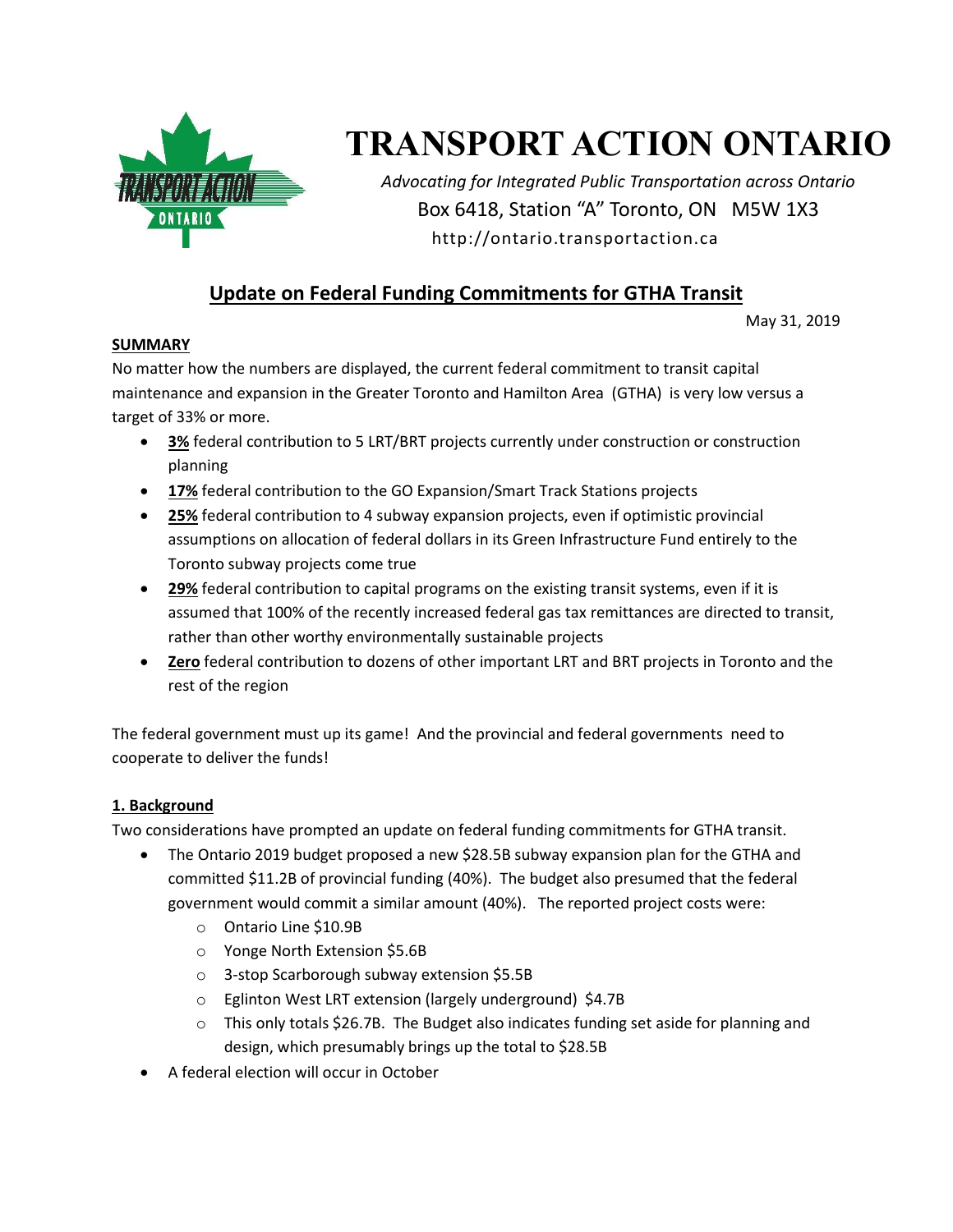#### **2. Previous Analyses**

The Transport Action Ontario report "Second Update on Funding Gaps for GTHA Rapid and Conventional Transit, Backgrounder Report", December 15, 2017, is a useful reference document, as it provides a project-by-project listing of the costs and federal contribution to dozens of rapid transit projects.

It also provided a summary of Harper-era federal funding. Excluding projects that are now close to or fully constructed, that report indicated that the following major commitments (excluding funds for studies) were present from the Harper era:

- $\bullet$  \$0.3B for Finch LRT
- **SO.66B for Scarborough Subway Extension**
- \$1.2B for 33% of Smart Track (6 stations + Eglinton West LRT). *Note – a staff report April 10, 2018 indicated the 6 stations alone would cost \$1.5 B , i.e. federal share about \$0.5B. A staff report April 16, 2019 assumed a federal contribution of \$0.6B*
- $\bullet$  \$1.9B for GO RER from the New Building Canada Fund

It was assumed that Harper-era funding was completely used up, and future funding commitments would come from programs by the Trudeau government.

The report also discussed the Trudeau Investing in Canada Plan, introduced in Budget 2016. This will be discussed further in the next section.

#### **3. Investing in Canada Plan.**

## 3.1 Public Transit Infrastructure Fund (PTIF)  $-1$

- A Canada –wide funding commitment of \$3.4B, of which \$1.5B to Ontario including \$0.8B to Toronto. Will contribute 40-50% of project costs. Covers eligible costs up to 2020
- 650 projects in over 83 communities in Ontario have been announced
- Largest project seems to be TTC new/refurbished buses \$440M
- Pace of spending slower than originally anticipated
- Largely committed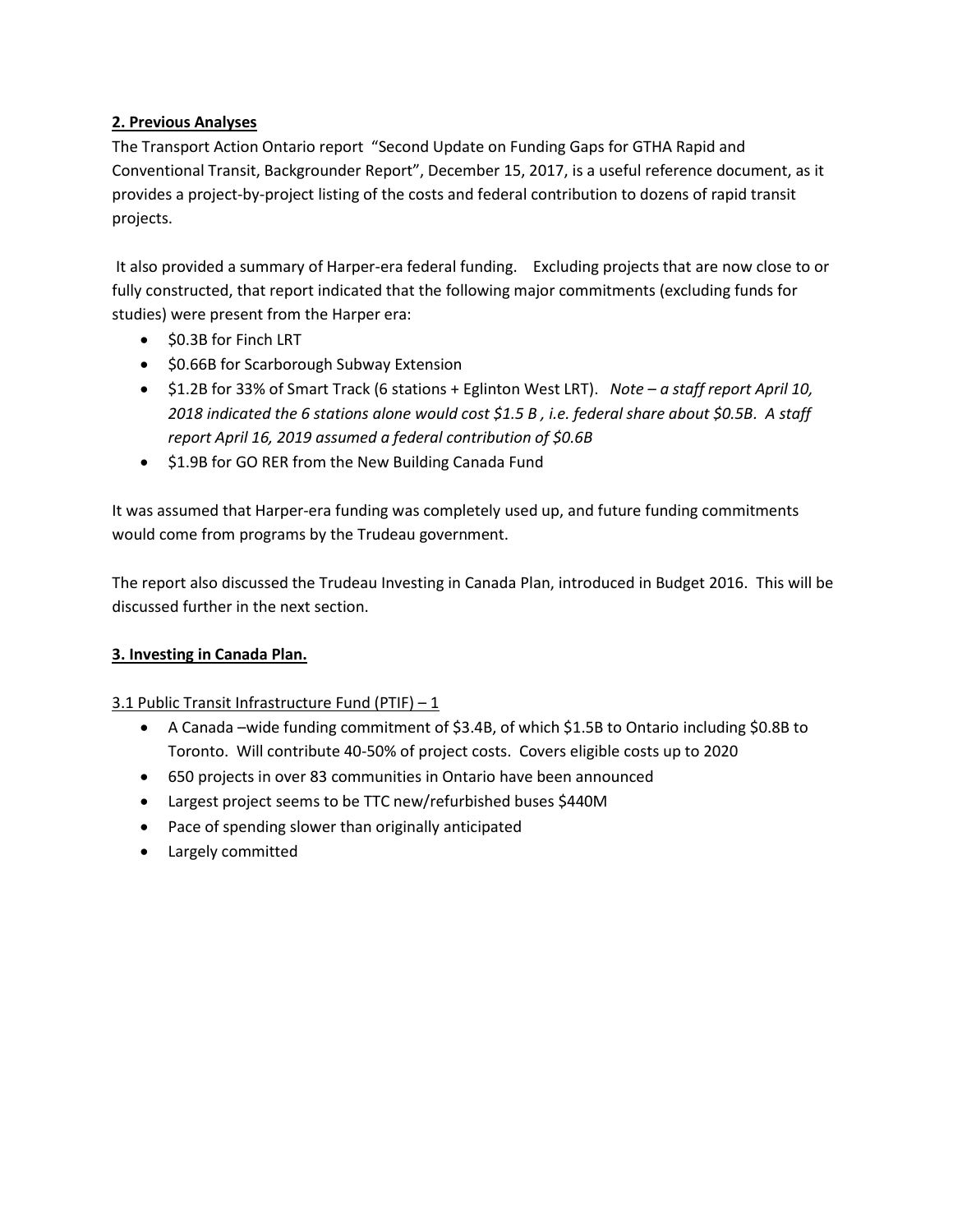#### 3.2 PTIF-2

- Canada-wide funding commitment of \$20.1B, of which \$8.3B to Ontario. Will contribute 40-50% of project costs. 85% of funding must be directed to transit expansions. 11 year program. Allocated on the basis of existing transit ridership. Thus allocations are roughly (not a comprehensive list)
	- o Toronto \$4.9B
	- o Metrolinx \$0.6B
	- o Mississauga \$0.3B
	- o York \$0.2B
	- o Brampton \$0.2B
- Includes \$0.66B for SSE and 0.87B for Ottawa LRT Phase 2, previously committed
- On March 14, 2018, Canada and Ontario signed a bilateral agreement where Ontario would contribute \$7.3B in matching funds.

#### 3.3 Green Infrastructure Fund

Similar to PTIF, Ontario will receive \$2.9B, including \$0.2B for Ottawa LRT Phase 2 and \$0.4B for Toronto Portlands flood protection, leaving a net of \$2.3B. Ontario will match with \$2.3B in provincial funding.

#### **4. Canada Infrastructure Bank**

On May 30, 2019 it was announced that the Canada Infrastructure Bank would contribute up to \$2B in debt financing for the GO Expansion project. While this signals a helpful endorsement of the GO project, this is not considered project funding, but debt financing that needs to be repayed.

#### **5. Federal Gas Tax Increase**

Budget 2019 announced an doubling of the federal gas tax remittances to municipalities. The funding can be used for "environmentally sustainable projects", including transit. Total Canada-wide funding will therefore be about \$4.4B/yr. GTHA municipalities should receive about \$800M/yr, of which Toronto would be around \$600 M/yr. Recall, however, that this funding can go to numerous other areas beyond transit.

#### **6. Ontario Media Releases**

- In March, 2019 Ontario opened the first stream of the 10 year infrastructure program, request for proposals on rural and northern transportation projects
- On April 2 , 2019 Ontario issued "Intake One" of the 10 year public transit stream a request for transit proposals from municipalities outside the GTHA. The funding will be allocated by a ridership/population formula – e.g. Peterborough expects to get \$26M. The total federal + provincial funding will be up to \$1.6B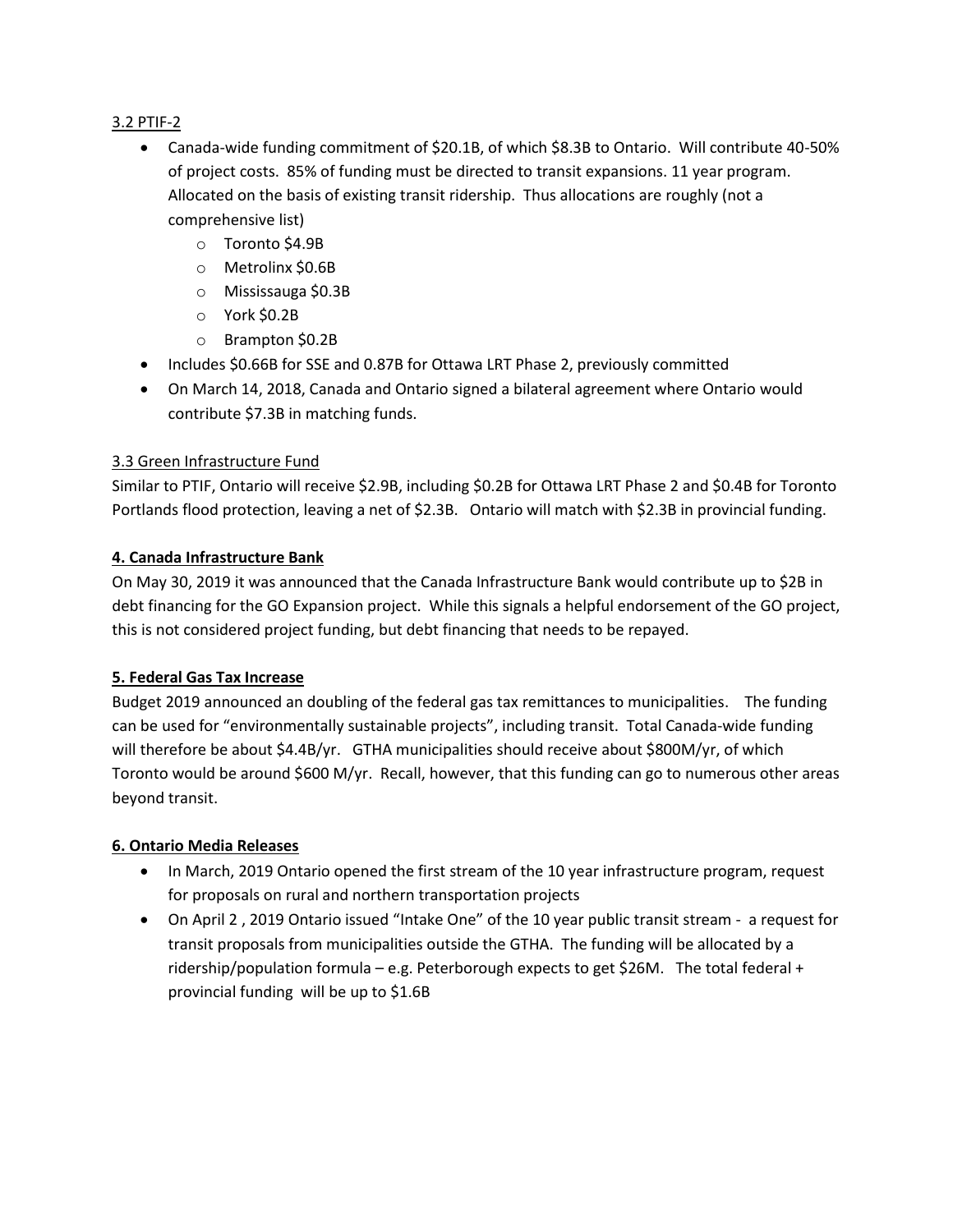- On May 15, 2019 Ontario issued a release where it pressed the federal government for transit and transportation support. It indicated that 54 projects have been nominated, including 5 historic transit projects in the GTHA totaling \$28.5B.
	- o Ontario Line
	- o Bloor-Yonge Capacity Improvement Project (approximate cost \$1.5B as per staff report April 16, 2019)
	- o 3-stop Scarborough Subway Extension
	- o Smart Track Stations Program
	- o Yonge North Subway Extension (cited at \$5.6B)

## **7. Discussion and Conclusions**

# 7.1 Federal Funding Gap for GTHA Transit

The Ontario budget states "this means that the \$4.2B allocated under ICIP for transit infrastructure in Toronto could be used for eligible subway projects, in addition to the \$660M already allocated to the Scarborough Subway Extension by the federal government".

It also states that "the federal government has indicated flexibility in reallocating monies from the \$2.25B Green Infrastructure Stream to the Public Transit Stream. Given the obvious ability of subway projects to reduce greenhouse gas emissions, the total funding potentially available from the federal government to support subway construction could be just over \$7B"

We concur with both these statements.

However, no matter how the numbers are crunched, there is a **large federal shortfall in its funding commitments versus a target of 33% or more:**

- The two large rapid transit projects currently under heavy construction (Eglinton LRT, VIVA), with capital costs totaling \$6.7B, have **zero** federal contribution
- The three large LRT projects about ready to start heavy construction (Finch, Hurontario, Hamilton) have a federal contribution of \$0.3B out of a total of \$3.6B **(8%)**
- GO Expansion (a.k.a Regional Express Rail) + 6 Smart Track Stations has an estimated capital cost of \$15B. The federal contribution is only \$2.5B **(17%)**
- The 4 subway extension projects have a capital cost of \$28.5B. The federal contribution might be \$7B, if the province's optimistic statements come true. **(25%)**

The May 15 Ontario release indicates that the federal government " made a commitment to the people of Ontario that it will continue to put your priorities first and will ensure the projects that matter most to your communities….are expedited for approvals ". This means that the federal funding will be completely consumed by the projects listed above, largely subway and GO expansion projects.